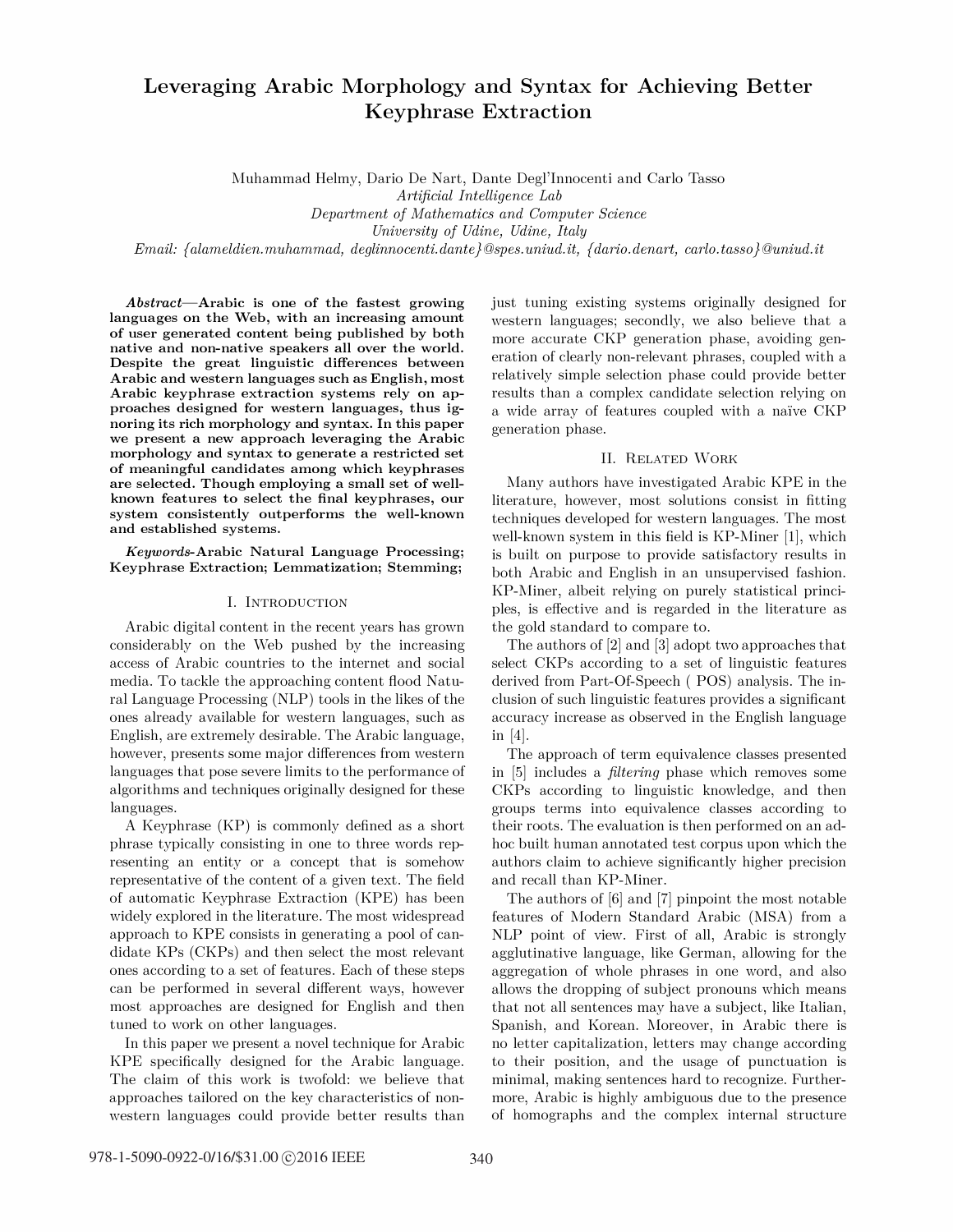Table I: Example of Arabic word contains five tokens.

| Word                         | انلزمكموها                       |            |                  |    |       |
|------------------------------|----------------------------------|------------|------------------|----|-------|
| Translation                  | Shall we compel you to accept it |            |                  |    |       |
| <b>Tokens</b><br>Translation | it.                              | <b>vou</b> | Compel to accept | We | shall |

of sentences that makes their interpretation highly context-dependent. Finally, Arabic is a relatively free word order language, implying that phrase patterns may frequently vary. All these characteristics make Arabic unique and suggest that techniques that do not take them into account may achieve poor performance to the eyes of a proficient Arabic speaker.

#### III. THE PROPOSED ApPROACH

Our method relies on a simple principle: avoiding the generation of CKPs that do not make sense. Aside from that it consists in a traditional KPE process that computes for each CKP a score based upon simple distributional information. Spotting meaningless candidates is trivial for a human, but it is not for a machine, unless some basic acceptability rules are coded into the candidate generation algorithm. The phases of the proposed approach are described in the following subsections.

#### A. Text Splitting and Segmentation

Dividing Arabic text into sentences and tokens is not an easy task. Punctuation marks and whitespaces do not define the boundaries of sentences and words precisely like English. Moreover, using punctuation marks in MSA is optional and they are rarely used in a strict manner. Additionally, a single word can hold a complete sentence or a set of concatenated tokens (see table I). The first step of this phase is to segment and tokenize the text into its atomic tokens. This task is performed using Stanford Arabic Segmenter [8]. Following that, the segmented text was split into sentences which will be parsed to find out the Noun Phrases ( NPs). The splitting process used the punctuation marks of period, question mark, exclamation mark and colon as end marks for sentences. But since these punctuation marks are not strictly used in Arabic scripts, the outcome contained lengthy sentences. To overcome this problem, we leveraged the fact that most of the phrases in MSA are of the structure Verb-Subject-Object (VSO) [6]. So, the outcome sentences were POS-tagged (see Section III-B) and then split into smaller sentences using verbs as markers for sentence boundaries.

## B. Text POS-tagging and Parsing

Every token in the segmented text was assigned a POS-tag depending on its location and context. The token may be identified as noun, verb, adjective, preposition, etc. The text is POS-tagged using

Table II: Examples of words with different lemmas

| Word     | Translation     | Lemma  | Translation    |
|----------|-----------------|--------|----------------|
| الكتب    | The books       | الكتب  | Book           |
| كتبة     | Writers         | كاتب   | Writer         |
| المكتبات | The libraries   | مكتبة  | Library        |
| مكاتب    | Offices         | مكتب   | Office         |
| مكاتبات  | Correspondences | مكاتنة | Correspondence |

Stanford Arabic Part of Speech Tagger [9] and employing the Penn Arabic Treebank tag set [10]. POStagged text is used to determine CKPs and sentences boundaries. After that, the text is parsed to detect and generate a list of all NPs. Every NP contains one or more word and it is found between the parenthesis of NP in the parsed text. Some NPs may be sub-phrase of another NP.

# C. Lemmatization and Tokens Grouping

The related tokens of the text should be grouped using their equivalent linguistic form (LF). All of the Arabic KPE systems are based on stemming like western languages.

According to  $[11]$ ,  $[6]$ , Arabic has a rich morphological structure, so it requires a different stemming process from other languages. In Arabic, stemming (whether it's root-based or light) reduces the words to their corresponding root or stem which is almost threecharacter word. This sharp process can cause errors in automatic translation, text clustering, text summarization [11], [12], and also for KPE. On the other hand, Lemmatization is a normalization approach that finds the nearest dictionary form for a given word (called lemma). Since Arabic has a rich derivative rules for forming the words, stemming always gives one root for a huge number of words which in sequence produces over-semantic grouping for unrelated words. On the contrary, lemmatization groups only words which have similar dictionary look-up entry without over-reducing the words. For example, in table II, all of the five words have the same root ( كتب , Katab, Write), but have different lemmas. The segmented text was lemmatized using Aramorph [13].

After lemmatizing the text, a list of Linguistic Lexemes (LLs) is generated. Every entry in LLs consists of a set of atomic tokens with the same lemma. Table III introduces an example of an LL containing five tokens with different POS-tags but with the same lemma ( �, Hurria, Freedom). The last column of the table represents the number of times the token has occurred in the text. The representative text of an LL is the token with the highest number of occurrences, therefore the representative text for the LL in the table is the token " حرية " in the second row. .

# D. Possible CKPs Identification

Initially, all the LLs Which are adjectives and not stopwords are the CKPs list as uni-gram KPs. nouns added Then, or to the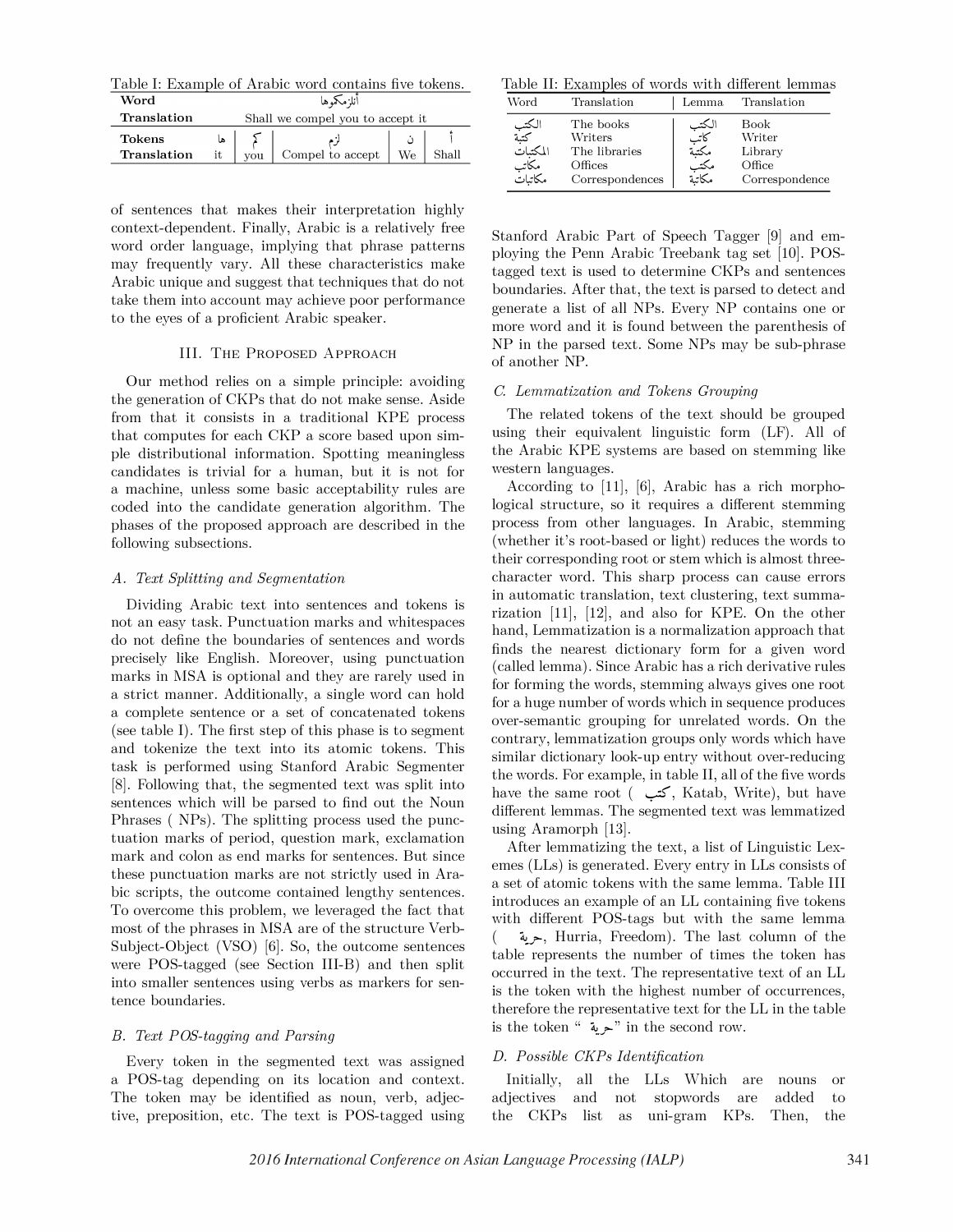Table III: An example of linguistic lexeme structure

| Token    | Translation  | Lemma. | <b>POS</b>   | No. Of Occurrences |
|----------|--------------|--------|--------------|--------------------|
| الحرية   | The freedom  | حرية   | <b>DTNN</b>  | 10                 |
| حرية     | Freedom      | حربة   | NN           |                    |
| الحر مات | The freedoms | حربة"  | <b>DTNNS</b> |                    |
| ح مات    | Freedoms     | حرية   | <b>NNS</b>   |                    |

regular expression: (NOUN/ADJECTIVE)  $((CONNECTOR)$ ? $(NOUN|ADJECTIVE)$  ${1,n-1}$ is used to search the POS-tagged text to find the

n-gram CKPs with n greater than one. The connector can be a coordinating, preposition, or subordinating conjunction. The maximum length of  $KP(n)$  is supplied to the system as a number greater than zero or can be left as zero, in this case the system will not put an upper limit to the length of CKPs. When the system detects a CKP, it checks whether the text of CKP forms a single NP in the NPs list or not. If the check succeeds, the CKP will be added to CKPs list along with references to its components from LLs. During our tests we observed that in average the NP check decreases the number of CKPs by roughly 50%.

## E. Ranking CKPs

After NP check, the generated CKPs are scored and ranked to return the top- $k$  KPs where  $k$  is passed to the system as an integer parameter.

CKPs are scored according to the following simple score equation (SC):

 $SC(CKP) = \begin{cases} \frac{\#LF = \bullet cc(CKP)}{\#D \bullet cTerm} \ \frac{\#LF = \bullet cc(CKP) + \sum_{k=1}^{n} SC(LGr \bullet m_k)}{\#LF = \bullet cc(CKP) + \sum_{k=1}^{n} SC(LGr \bullet m_k)} \end{cases}$  $Length(CKP) = 1$  $Length(CKP) > 1$ 

Where  $LGram_k$  is the k<sup>th</sup> legal sub-KP of the considered CKP. Some long CKPs may contain more than one LGram or sub-KP. For example, a CKP of ( $t$ ثورات الربيع العربي, The Arab Spring Revolutions) has three LGrams; {( لربيع, Revolutions), ( الربيع, The Spring),  $($  الربيع العربي, The Arab Spring)}.  $Length(CKP)$  is the number of all possible LGrams of the CKP.  $#LF\_Occ(CKP)$  is the number of occurrences of the LFs of the considered CKP. If  $Length(CKP) = 1$ , then CKP contains only one single-token LGram and  $#LF\_Occ$  of that CKP will equal to summation of the number of occurrences of its related LL. For instance,  $\#LF\_Occ$  of the CKP of ( لحرية ), The Freedom) is 22 which is the summation of its LL occurrences (Table III).  $\#DocTerms$  is the total number of terms in the document, The recursive step is needed since there is no upper limit in Arabic to the nesting of phrases and a legal sub-KP could include its own legal sub-KPs.

#### IV. EXPERIMENTAL EVALUATION

A testbed system was developed and benchmarked against other Arabic KPE approaches on three datasets already used in related works.

| Table IV: Evaluation datasets details |                                       |     |                                            |      |  |
|---------------------------------------|---------------------------------------|-----|--------------------------------------------|------|--|
| <b>D</b> ataset                       | Topic                                 |     | # of docs Avg. Size in words Avg. # of KPs |      |  |
| DS1                                   | Leadership and<br>management          | 27  | 1227                                       | 7.8  |  |
| $\mathbf{DS}2$                        | General Wikipedia pages               | 100 | 776                                        | 7.9  |  |
| PS3                                   | Agriculture, environment,<br>and food | 35  | 641                                        | 11.1 |  |

Table V: Comparison between the proposed system and other approaches.

|                                                     | $K$ P-Miner                        | TF-IDF                                                                                                                                   | Word2Vec                        | Hybrid        | Our System                       |
|-----------------------------------------------------|------------------------------------|------------------------------------------------------------------------------------------------------------------------------------------|---------------------------------|---------------|----------------------------------|
| Avg. Precision<br>Avg. Recall<br>Ave. Detected Keys | $0.38 \pm 0.25$<br>$2.49 \pm 1.21$ | 0.13 $\pm$ 0.06 0.112 $\pm$ 0.06 0.09 $\pm$ 0.05 0.10 $\pm$ 0.05 0.13 $\pm$ 0.08<br>$0.349 \pm 0.24$<br>$2.250 \pm 1.16$ $1.70 \pm 0.93$ | $0.29 \pm 0.25$ $0.31 \pm 0.25$ | $2.00\pm0.93$ | $0.37 + 0.25$<br>$2.53 \pm 1.52$ |

#### A. Evaluation Datasets

All of the existing Arabic KPE approaches have been tested and evaluated against datasets built by their authors. These datasets were built by collecting web published documents from news portals, wikisites, and scientific articles. After that, KPs are assigned to the document collection manually by the authors or some experts. There is no a gold standard dataset for testing and training Arabic KPE systems. We decided to not build a custom dataset to avoid bias. Instead, we used three datasets already known in the literature and described in [1], [14] and [3]. Table IV presents the key characteristics of the considered datasets.

## B. Experimental Results

Different experiments have been conducted to assess the performance of the proposed approach with the state of the art. In the first experiment, we benchmarked our system against four approaches. The considered baselines are: KP-Miner, a hybrid method based upon KP-Miner, a distributional approach based on Google's Word2Vec library, and Term Frequency-Inverse Document Frequency (TF-IDF) [1], [14]. For each system and dataset, we evaluate precision, recall and the average number of correctly extracted KPs per document; and for all these measures, the mean value and the standard deviation  $(\pm SD)$  are provided. This benchmark was performed over DS2 (see table V).

We can observe how the proposed approach outperforms the baseline ones in terms of correctly extracted KPs per document with an average of 2.53. This result is remarkable considering the characteristics of the DS2 dataset where the number of human annotated KPs per document can vary between 1 and 12.

The second experiment was performed to compare the results of extracting KPs using the lemmatization

Table VI: Comparison between Arabic-KEA using stemmers and our approach with lemmatizer

| Dataset.    | Statistical stemmer              | Rule based stemmer               | Lemmatizer                        |
|-------------|----------------------------------|----------------------------------|-----------------------------------|
| DS1<br>DS2. | $1.56 \pm 1.59$<br>$2.58 + 1.24$ | $0.67 \pm 10$<br>$1.17 \pm 0.94$ | $2.78 \pm 1.3$<br>$3.75 \pm 1.42$ |
| DS3         | $1.4 \pm 0.86$                   | $0.96 \pm 0.87$                  | $2.57 \pm 1.67$                   |